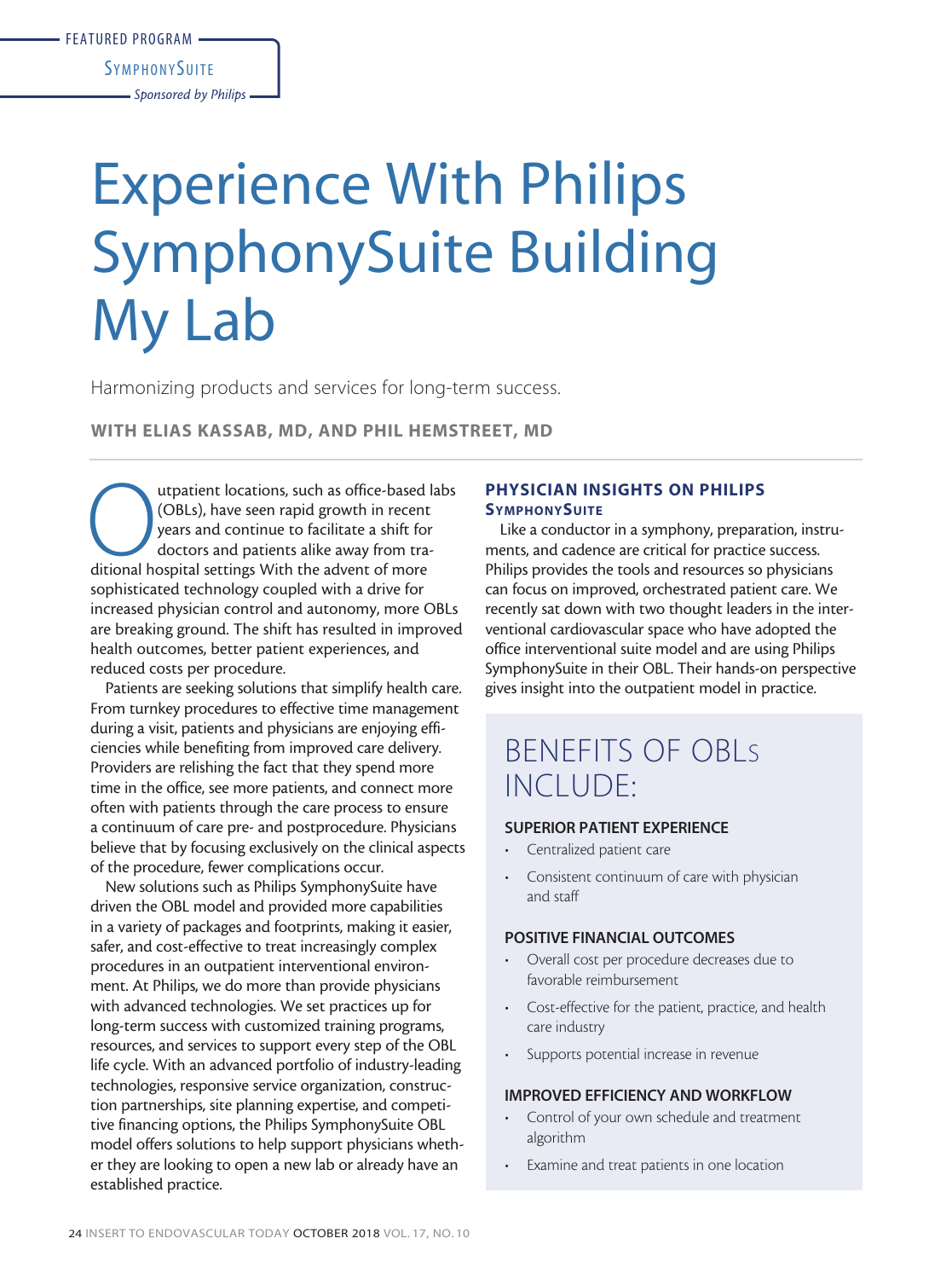*Sponsored by Philips*



Elias Kassab, MD President and CEO Dearborn Cardiology and the Michigan Outpatient Vascular Institute Dearborn, Michigan *Disclosures: Independent consultant for Ra Medical; Philips; Bard Peripheral Vascular; Cardiovascular Systems, Inc.; Covidien/ev3, Inc.; Medrad, Inc.; speakers bureau for Bristol-Myers Squibb; Aralez Pharmaceuticals US, Inc.; Sanofi US and Regeneron Pharmaceuticals; and Amgen.*



Phil Hemstreet, MD President and CEO Alabama Heart and Vascular Medicine Tuscaloosa, Alabama *Disclosures: Financial relationship with Novartis, Philips Healthcare, and Alabama Heart and Vascular Medicine.*

#### Describe the community you serve.

Dr. Kassab: In the greater Dearborn area, we have a population of 650,000. Although we do serve a variety of patients, Dearborn has one of the largest Middle Eastern communities in the country.

Dr. Hemstreet: We are in Tuscaloosa, Alabama, about 55 miles south of Birmingham. Although the population is 100,000, we draw approximately 400,000 from surrounding areas.

# What factors impacted your decision to open an OBL?

Dr. Kassab: After 30 years in the business, I have a clear understanding of what works in terms of patient care and time management. The OBL model frees physicians from layers of bureaucracy and opens the door to efficient and effective workflow. For both practice and patient, it is better to manage care under one roof and build a team of in-house experts including physicians, technicians, nurses, and mid-level extenders who are focused on a continuum of care for each patient.

Dr. Hemstreet: I agree with Dr. Kassab's perspective. One of our primary challenges in interventional cardiology is an increasing number of patients to serve and a limited number of resources. By opening the OBL, we wanted to expedite care with advanced technology and service, keeping patients as priority number one. OBLs solve for that and increase patient care and efficiency. Through a partnership with Philips, we were able to develop a lab in a timely basis, providing patients with a better experience. Clearly, medical economics plays a role as well, and we are seeing favorable responses to the evolving role of OBLs.

#### What drives a successful OBL?

Dr. Hemstreet: Any interventional cardiologist will tell you, time is of the essence. Providing quality care and delivering it in a timely, efficient manner, is key to our success. Philips has helped us ensure that paradigm. For both equipment and business services, we have one point of contact who assists in making complex decisions. Philips SymphonySuite is a one-stop shop for the OBL, freeing physicians to do what they do best—treat patients.

Dr. Kassab: In addition to Dr. Hemstreet's feedback, I believe there are three factors that drive a successful OBL—quality, cost, and compliance. Within a hospital system, your identity can be lost. As a stand-alone OBL, we have more control. We purchase our own equipment and have chosen the best in SymphonySuite, and we surround our patients with knowledgeable physicians and staff who are respective of their time and care. That combination has delivered almost 100% patient satisfaction. When you surround yourself with the right people, the best equipment, and unprecedented service, you enhance patient care.

#### How do OBLs change the patient experience?

Dr. Kassab: The patient experience is simplified. Patients do not have to drive to multiple doctors and complete a variety of paperwork. OBLs offer a one-stop shop, one signature, and they are taken care of. The OBL model provides much less bureaucracy, easier access to the system, and better human interaction with the patient.

Dr. Hemstreet: Since our inception, we have had nothing but outstanding patient reviews. Philips was an equal partner in that. With quality equipment, we are better able to diagnose and treat in one setting. Through centralized care, grounded in long-term relationships with the same physician and staff, patients are in and out and on with their lives.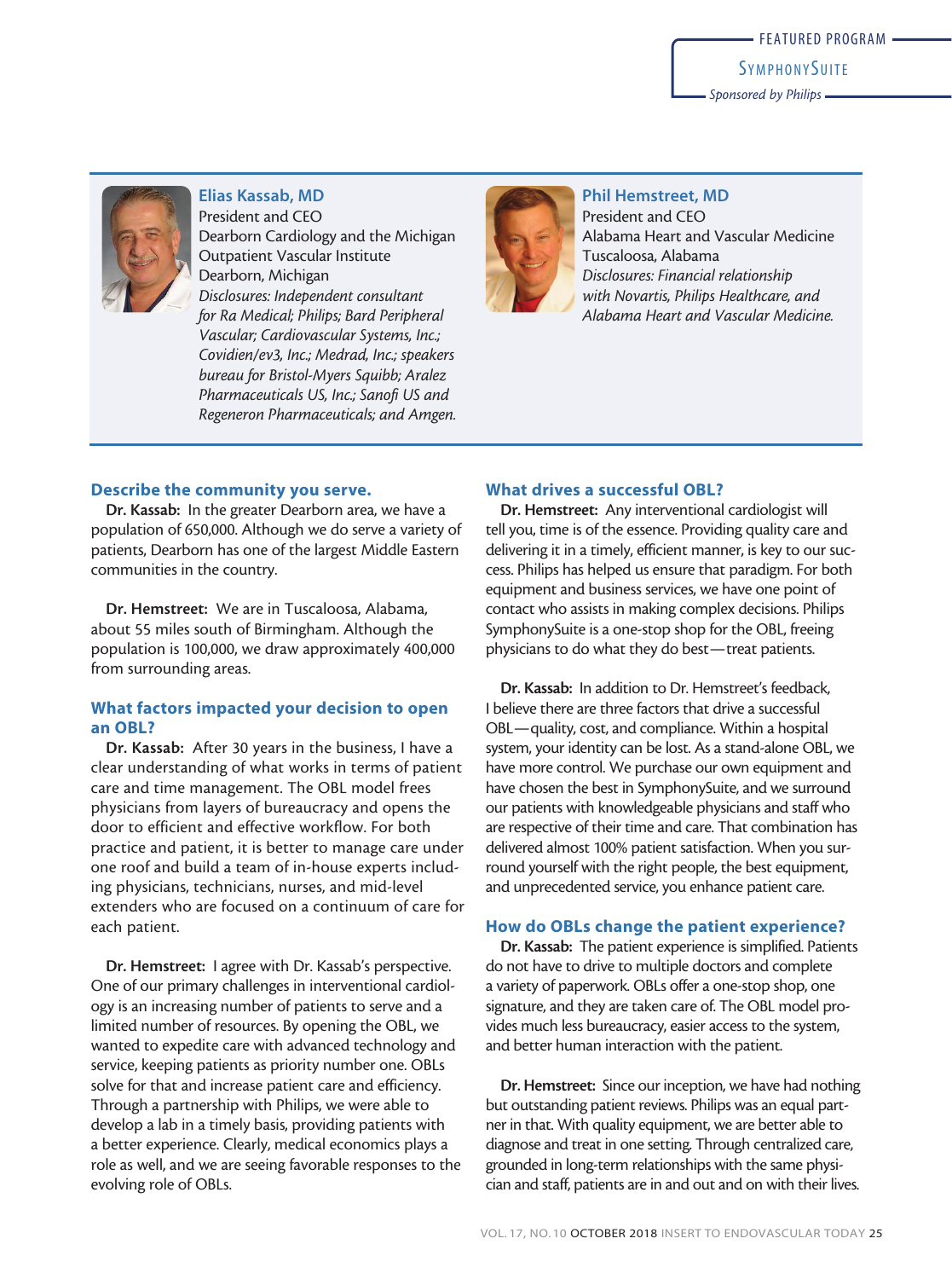#### **SYMPHONYSUITE**

*Sponsored by Philips*

# DIVERSIFIED PORTFOLIO DESIGNED FOR THE OBL

Philips SymphonySuite offers a comprehensive range of products designed for the OBL and ambulatory surgery center ranging from patient monitoring, ultrasound, x-ray, and diagnostics to therapeutic devices. We are uniquely positioned to support all of your OBL cases. The portfolio includes:

#### CAPITAL EQUIPMENT

- Mobile C-arms
- Fixed imaging systems
- Physiomonitoring systems (Hemo)
- **Ultrasound**
- Contrast injectors
- Ancillary equipment
- Patient monitors

#### **DEVICES**

- Intravascular ultrasound imaging
- Hybrid and laser atherectomy\*
- Atherectomy guidewires
- Chronic total occlusion crossing catheters
- Drug-coated angioplasty balloon
- Scoring balloon
- Crossing catheters
- Aspiration catheters

\*Hybrid atherectomy refers to the Phoenix family of products. The 2.4-mm deflecting catheter is the only device with directional cutting ability.

### What challenges did you face when deciding to open an OBL?

Dr. Hemstreet: Philips can work with any scenario and helped customize our technology based on our situation. For instance, we needed the lab to be associated with the clinic itself, so we were limited by the footprint of our office. Equipment is flexible and adaptable without compromising patient comfort, workflow, and excellence—we still see superior image quality.

Dr. Kassab: That's a good point, Dr. Hemstreet. Another nuance for us was financing. Financing is a significant challenge and making smart investments upfront is key; you don't want to invest too much, too soon. Philips SymphonySuite allows you to scale the lab based on your practice's individual needs. Philips works with you to build a lab that works for your office. It's not a cookie-cutter approach. We add technology as needed.

# Why did you choose Philips SymphonySuite as your OBL provider?

Dr. Kassab: I was very impressed with the Philips team and their commitment to my success. Their scalable approach to setting up labs—small, medium, and large demonstrates their flexibility to physician needs. But it's not only the equipment, it's the full package of services, including engineering, site identification, and financing, that would otherwise be unavailable to physician entrepreneurs. Physicians can regain independence while minimizing risk.

Dr. Hemstreet: We were also extremely impressed with the Philips team. We were faced with several challenges in deciding on an OBL. Beyond high-quality imaging, we needed a partner who could help us navigate the overwhelming process of opening an OBL and the financial aspect of an investment of this size. Philips was equally invested in the project and had solutions at every turn. The combination of exceptional technology, service offerings, and personalized care nurtured a trusting relationship that has grown into a smart investment.

#### How does Philips support your success?

Dr. Hemstreet: From the get-go, Philips was invested in this project. From design through implementation through current-day patient care, Philips has been available for questions, advisement, and counsel. They are available, and we talk on a regular basis in order to improve the quality of care delivery.

Dr. Kassab: I agree with Dr. Hemstreet wholeheartedly. Philips SymphonySuite supported our ability to operate, partner, and adjust our practice model. My Philips representative is in contact with me on a regular basis, more than once a week, and sometimes several times a day, discussing practice challenges and solutions. That relationship, in sync with the Philips SymphonySuite approach, has grown substantially and supported our success.

# How valuable is it to have a system that works together seamlessly?

Dr. Kassab: Having a reliable, affable company in your court is a game-changer. It has liberated us from the responsibilities of day-to-day management and the last-